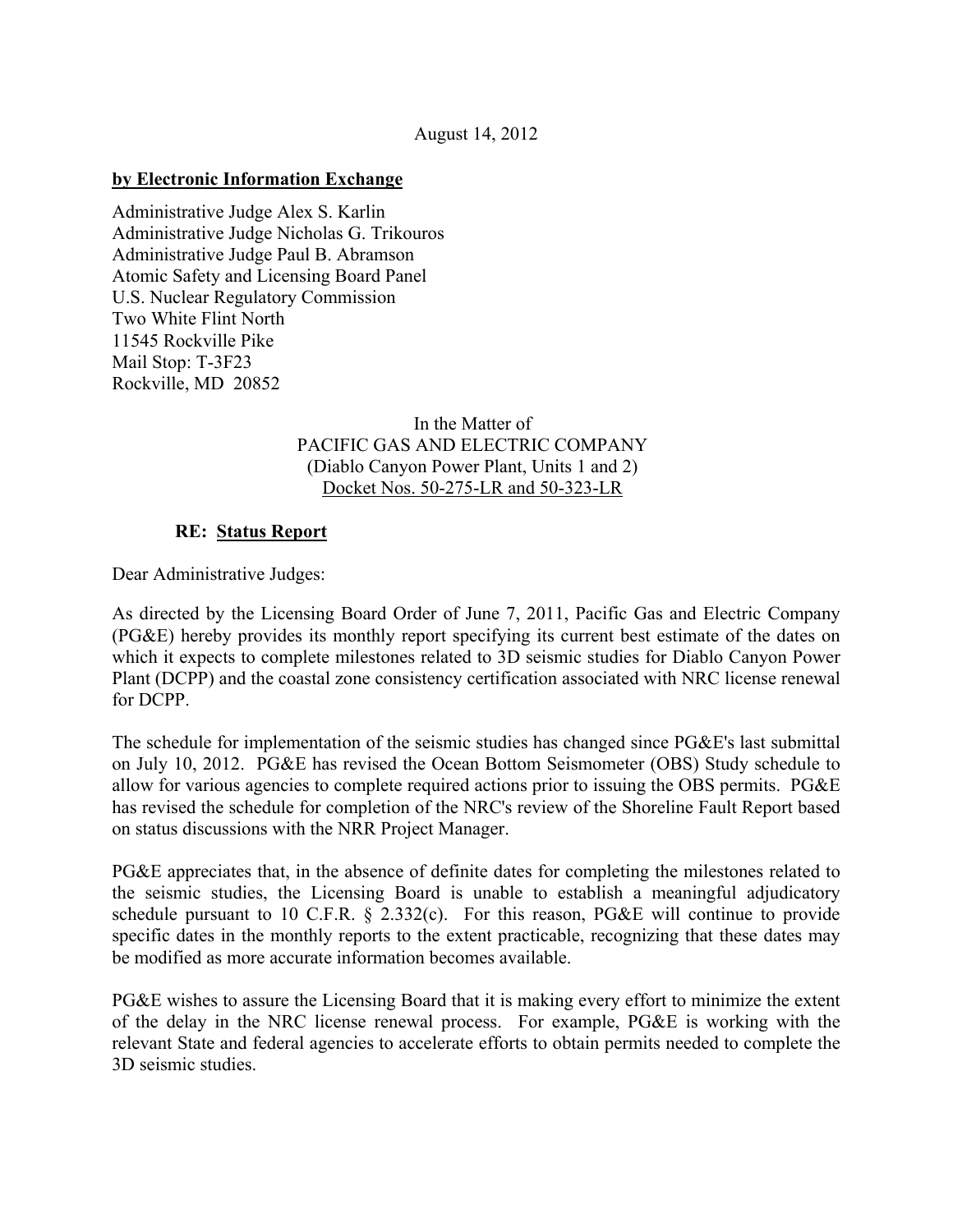While PG&E expects the seismic studies to be completed and a report issued no later than December 2015, any actual delay to this proceeding may be less than the 52 months referenced in the June 7, 2011 Order.

Executed in accord with 10 CFR 2.304(d),

 [jlkm@pge.com](mailto:jlkm@pge.com)  $\frac{1}{s}$  /s/ signed electronically by Jennifer K. Post Attorney Pacific Gas and Electric Company 77 Beale St., B30A San Francisco, CA 94105 (415) 973-9809

/s/ signed electronically by

 $d$ repka@winston.com David A. Repka Winston & Strawn LLP 1700 K Street, NW Washington, DC 20006 (202) 282-5726

cc: Docket No.  $50-275$ , OL-DPR-80 Docket No. 50-323, OL-DPR-82 Service List (via Electronic Information Exchange)